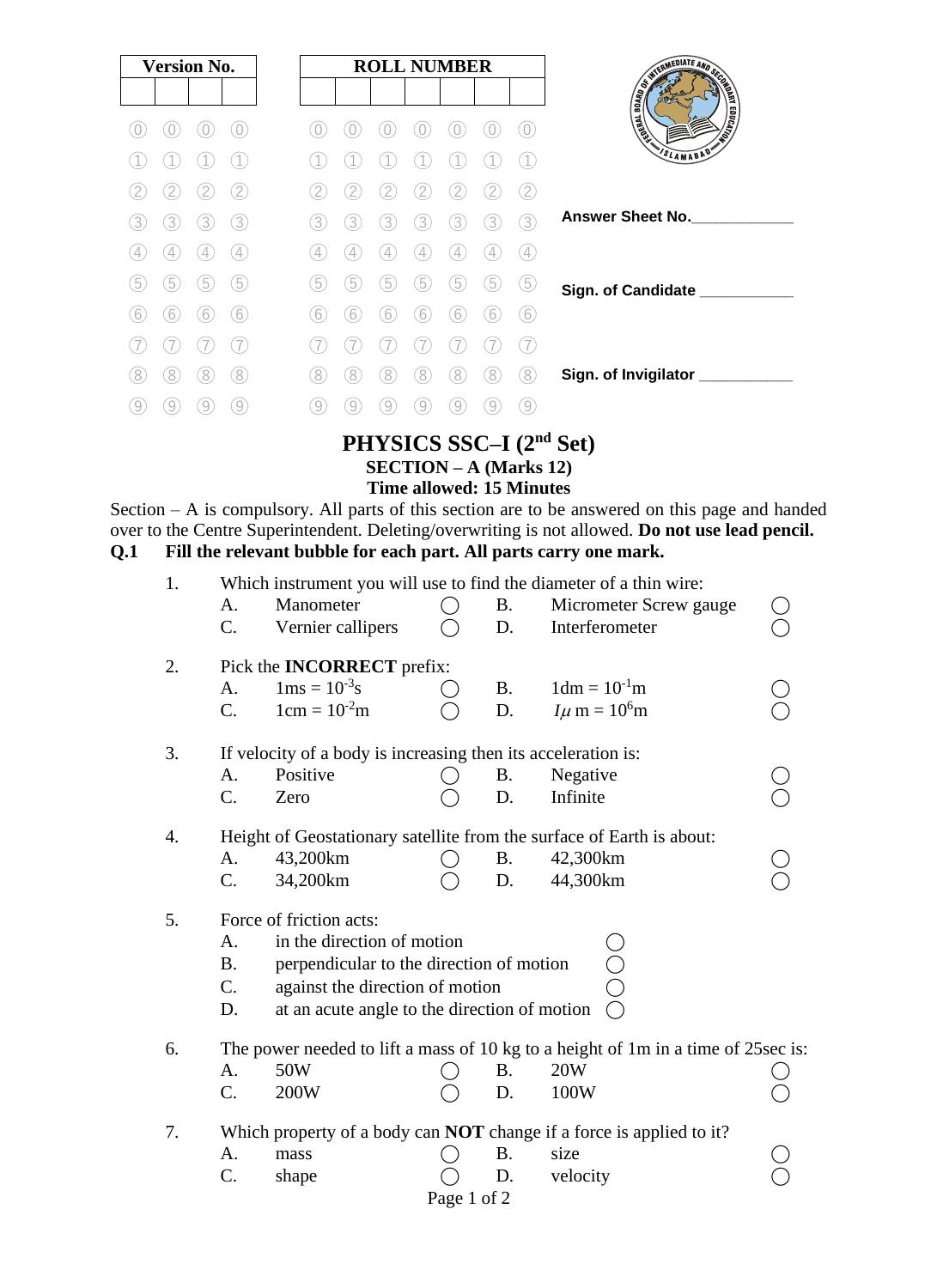| 8.  | A.<br>C.                             | Identify the renewable source of energy:<br>fossil fuel energy<br>wind energy                                                                    |  | <b>B.</b><br>D. | nuclear energy<br>electrical energy                                 |  |  |  |  |  |
|-----|--------------------------------------|--------------------------------------------------------------------------------------------------------------------------------------------------|--|-----------------|---------------------------------------------------------------------|--|--|--|--|--|
| 9.  | A.<br><b>B.</b><br>$C_{\cdot}$<br>D. | The centre of gravity of a square shaped body lies at the:<br>point of intersection of diagonals<br>its upper face<br>edge of square<br>its base |  |                 |                                                                     |  |  |  |  |  |
| 10. | A.<br>C.                             | If two forces of magnitude 3N and 4N are acting on a body perpendicularly then<br>the magnitude of their resultant is:<br>7N<br>1N               |  | В.<br>D.        | 5N<br>3N                                                            |  |  |  |  |  |
| 11. | A.<br>C.                             | The weight of an object in air is 10N and its weight in water is 6N. What will be<br>the upthrust acting on it?<br>16N<br>4N                     |  | <b>B.</b><br>D. | 10N<br>60N                                                          |  |  |  |  |  |
| 12. | A.<br>C.                             | The unit of specific heat capacity is:<br>$Jkg^{-1}$<br>$Jkg^{-1}K$                                                                              |  | B.<br>D.        | $\begin{array}{l} \rm{Jkg^{-1}K^{-1}}\\ \rm{JkgK^{-1}} \end{array}$ |  |  |  |  |  |

\_\_\_\_\_\_\_\_\_\_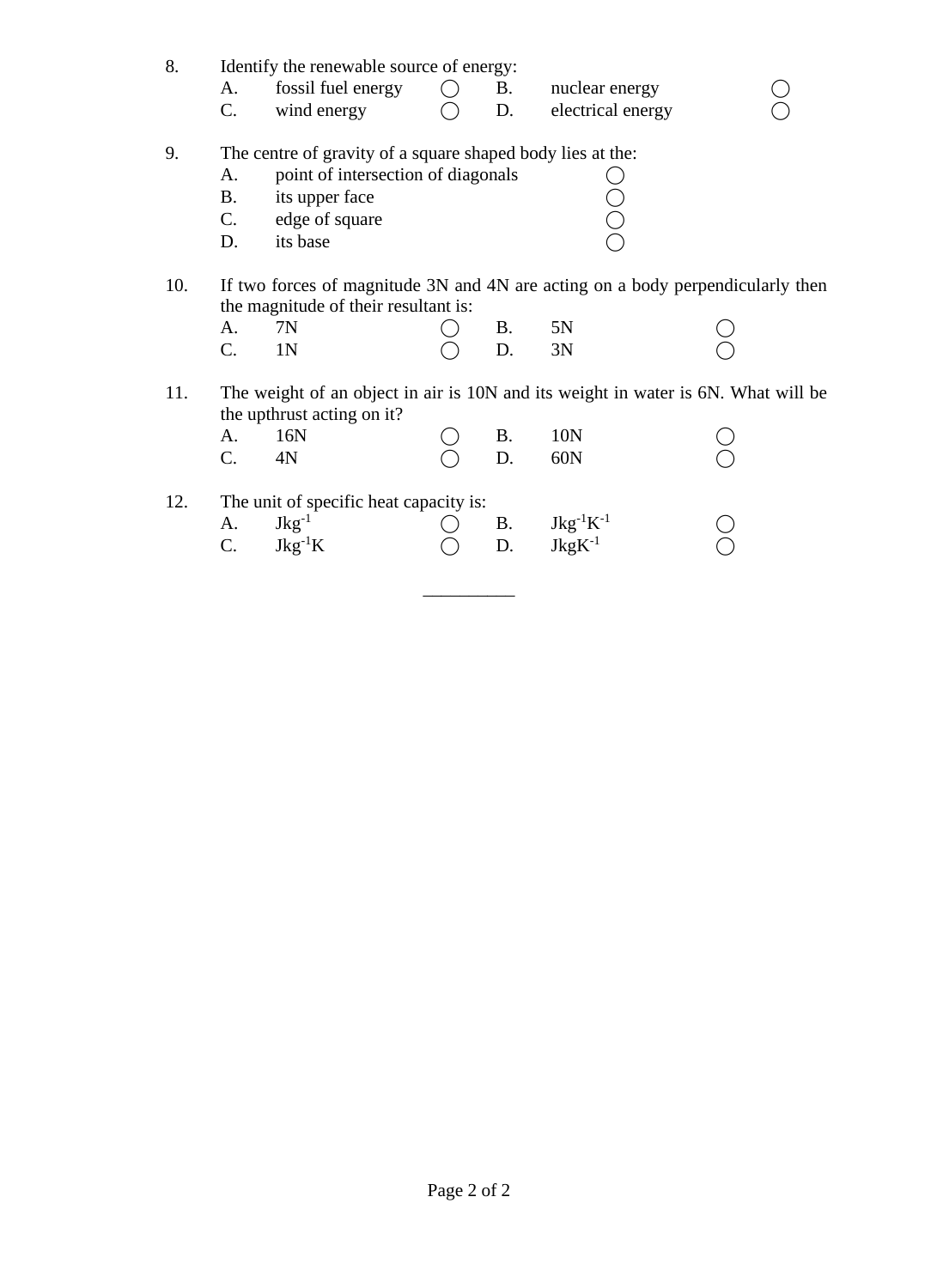

Federal Board SSC-I Examination Physics Model Question Paper (Curriculum 2006)

# Time allowed: 2.45 hours Total Marks: 53

Note: Answer any eleven parts from Section 'B' and attempt any two questions from Section 'C' on the separately provided answer book. Write your answers neatly and legibly.

# **SECTION – B** (Marks 33)

**Q.2** Attempt any **ELEVEN** parts from the following. All parts carry equal marks.

 $(11 \times 3 = 33)$ 

- i. Write down any three rules to determine the significant figures in any measurement?
- ii. How circular and rotatory motions are different from each other? (any three)
- iii. Worn out tyres of vehicles are not safe to use on wet roads. Why?
- iv. How much centripetal force is needed to make a body of mass 0.5kg to move in a circle of radius 50cm with a speed of 5ms-1 ?
- v. A boy completes a circular track of radius 20 meters in 3 minutes. Find his average speed.
- vi. Couple produces rotation in the steering wheels. How?
- vii. The gravitational force between two similar iron balls kept at 100cm apart is 0.006673N. Find the mass of each sphere?
- viii. Explain why hot gases rise?
- ix. If a single force acts on a body, it cannot be in equilibrium under this single force. Why?
- x. What is meant by the efficiency of a system? How can you find efficiency of a system?
- xi. A nail can penetrate a hard surface easily compared to wide bolt. Why?
- xii. What is the effect of large specific heat capacity of water in our everyday life?
- xiii. Submarines are designed to move over and under the sea. Explain briefly?
- xiv. How double glazed windows help to keep room cool when it is hot outside?
- xv. Steam causes severe burns than boiling water. Why?

# **SECTION – C (Marks 20)**

**Note:** Attempt any **TWO** questions. All questions carry equal marks.  $(2 \times 10 = 20)$ **Q.3** a. What is law of conservation of momentum? Determine the recoil velocity of the gun when a bullet is fired from it. **(6)** b. A car moves with uniform velocity of  $20 \text{ms}^{-1}$  for 3s. It comes to rest in next 5s with uniform deceleration. Find the total distance travelled by car? **(4) Q.4** a. Hydraulic press is also known as force multiplier. Explain with the help of Pascal's law? **(6)** b. Define stress, strain and Young's modulus. **(4) Q.5** a. Define linear thermal expansion of solids. Derive the relation for it. How coefficient of linear and coefficient of volumetric thermal expansions are related. **(6)** b. At what altitude the value of 'g' would become one ninth than at the surface of

**\* \* \* \* \***

Earth. **(4)**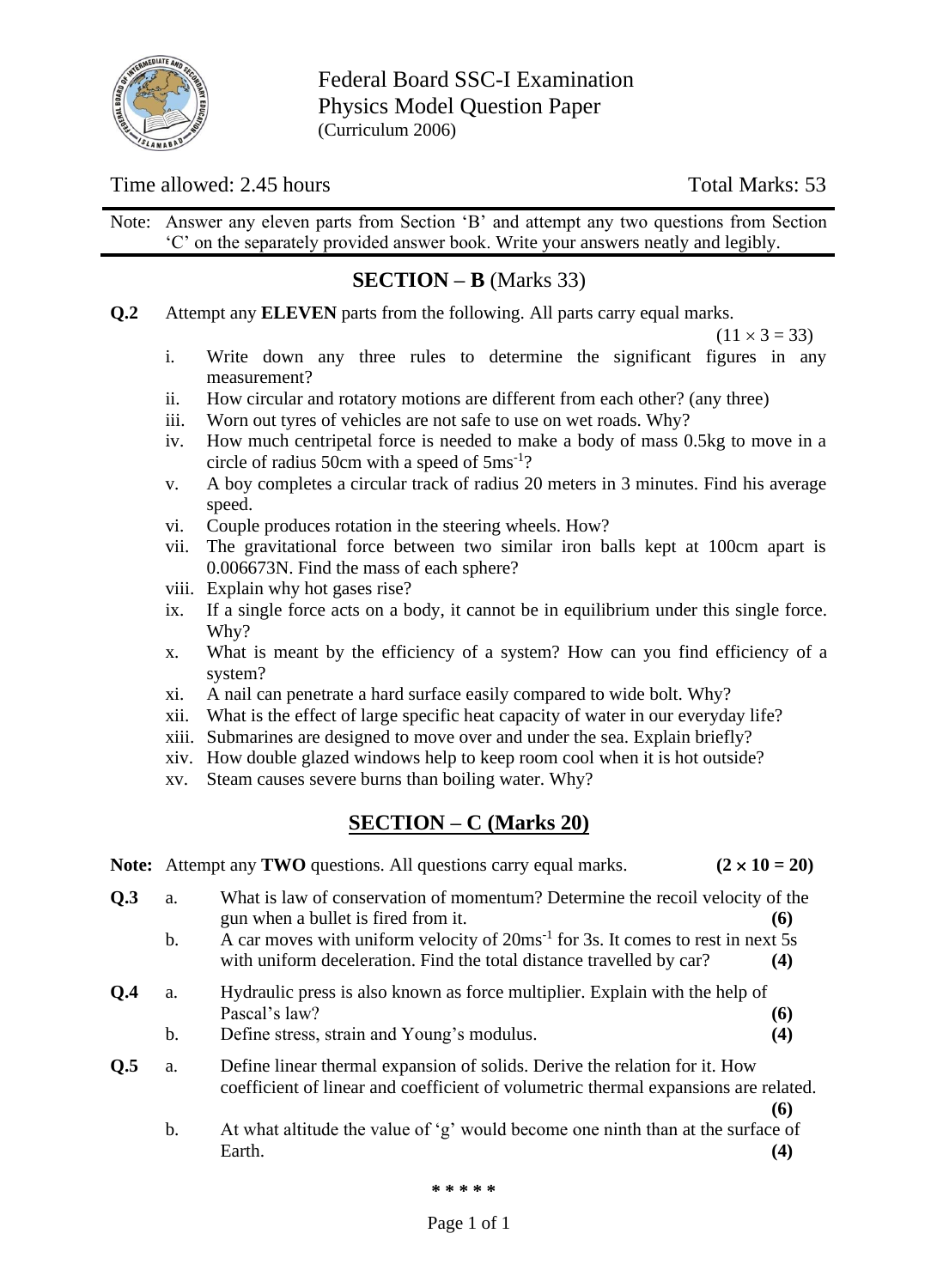## **PHYSICS SSC-I (2nd Set) Student Learning Outcomes Alignment Chart** (Curriculum 2006)

## **SECTION – A**

#### **Q.1**

- 1. Identify and explain the limitation of measuring instruments such as metre rule, vernier calliper and screw gauge. (Measure the thickness of a metal strip or a wire using a screw gauge.)
- 2. Interconvert the prefixes and their symbols to indicate multiple and sub-multiple for both base and derived units.
- 3. Determine and interpret the slope of distance-time and speed-time graph.
- 4. Discuss the importance of Newton's law of gravitation in understanding the motion of satellites.
- 5. Explain the effect of friction on the motion of a vehicle in the context of tyre surface, road conditions including skidding, braking force.
- 6. Solve problems using mathematical relations learnt in unit 6.
- 7. Explain the concept of force by practical examples of daily life.
- 8. Differentiate energy sources as non-renewable and renewable energy sources with examples of each.
- 9. Define the centre of mass and centre of gravity of a body.
- 10. Determine the magnitude and direction of a force from its perpendicular components.
- 11. Investigate the relationship between applied force and extension using Helical spring by plotting a graph and determine the value of spring constant.
- 12. Define the terms heat capacity and specific heat capacity.

## **SECTION – B**

## **Q.2**

- i. Describe the need using significant figures for recording and stating results in the laboratory.
- ii. Identify different types of motion i.e; translatory, (linear, random, and circular); rotatory and vibratory motions and distinguish among them.
- iii. Explain the effect of friction on the motion of a vehicle in the context of tyre surface, road conditions including skidding, braking force.
- iv. Calculate centripetal force on a body moving in a circle using  $mv^2/r$ .
- v. Solve problems related to uniformly accelerated motion using appropriate equations.
- vi. Define couple as a pair of forces tending to produce rotation.
- vii. Solve problems using Newton's law of gravitation.
- viii. Explain the convection currents in fluids due to difference in density.
- ix. Define equilibrium and classify its types by quoting examples from everyday life.
- x. Define efficiency of a working system and calculate the efficiency of an energy conversion using the formula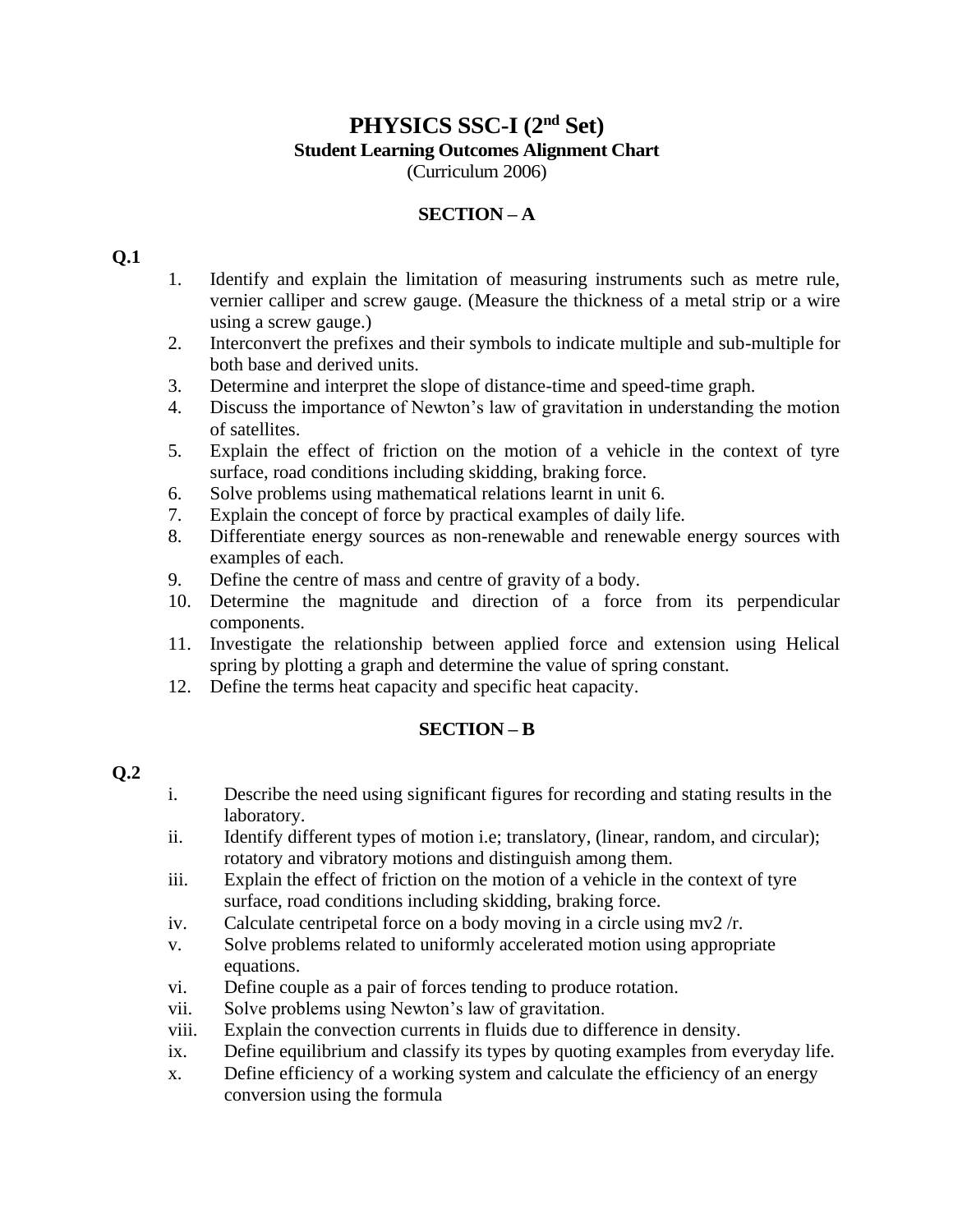efficiency  $=$  energy converted into the required form / total energy input

- xi. Explain how pressure varies with force and area in the context of everyday examples.
- xii. Describe how the height of a liquid column may be used to measure the atmospheric pressure.
- xiii. Describe one everyday effect of relatively large specific heat of water
- xiv. State the upthrust exerted by a liquid on a body. state principle of floatation.
- xv. Explain insulation reduces energy transfer by conduction.
- xvi. Describe heat of fusion and heat of vaporization (as energy transfer without a change of temperature for change of state)

## **SECTION – C**

- **Q.3** a. State the law of conversation of momentum. Determine the velocity after collision of two objects using the law of conversation of momentum.
	- b. Solve the problem related to uniformly accelerated motion using appropriate equations.
- **Q.4** a. State that Hydraulic Press, Hydraulic car lift and Hydraulic brakes operate on the principle that the fluid pressure is transmitted equally in all direction.
	- b. Define the terms Stress, Strain and Young's modulus. • state Hooke's law and explain elastic limit.
- **Q.5** a. Describe qualitatively the thermal expansion of solids (linear and volumetric expansion).
	- b. Explain that value of 'g' decreases with altitude from the surface of Earth.